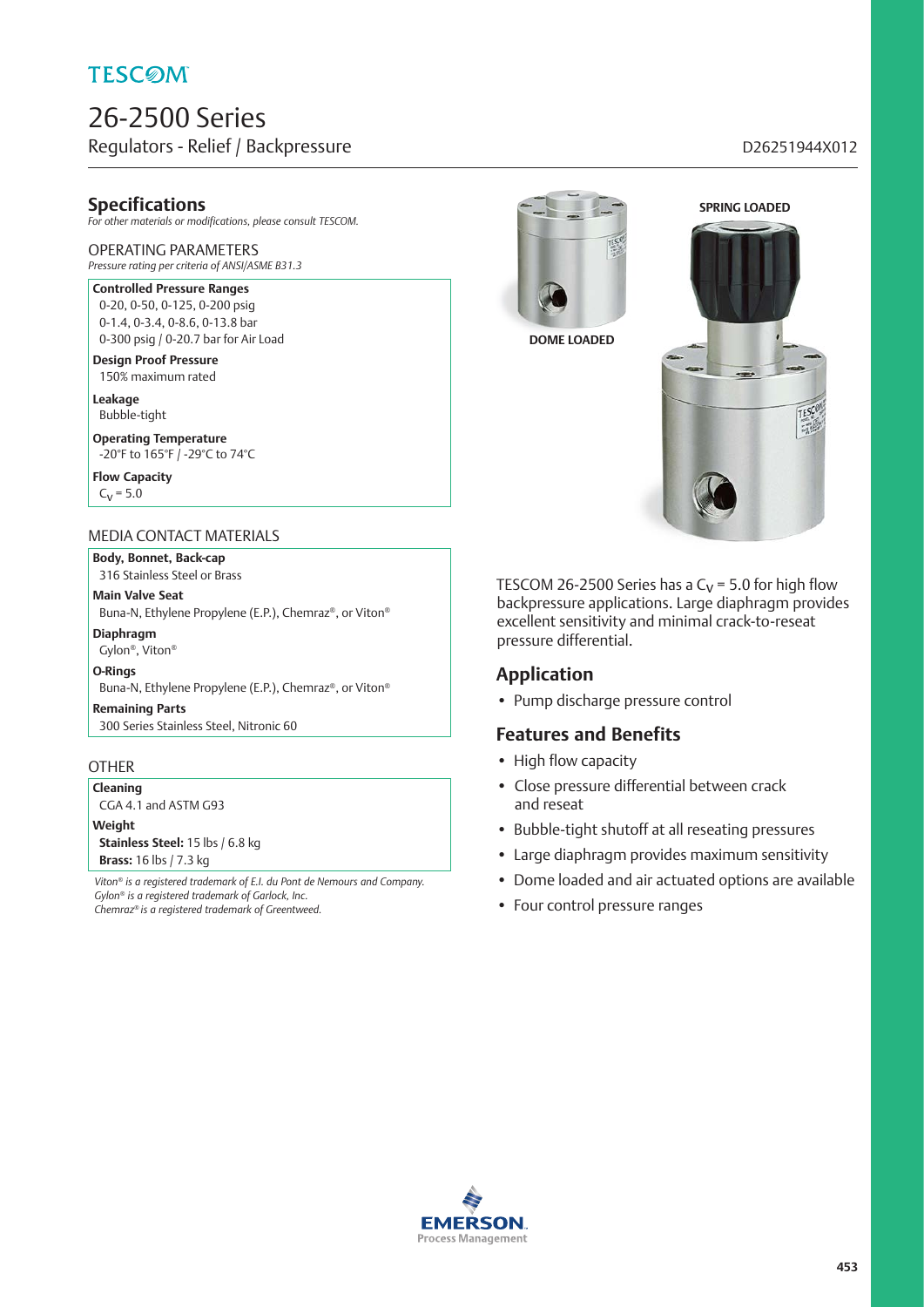**TESCOM** 

# **26-2500 Series Regulator Drawings**



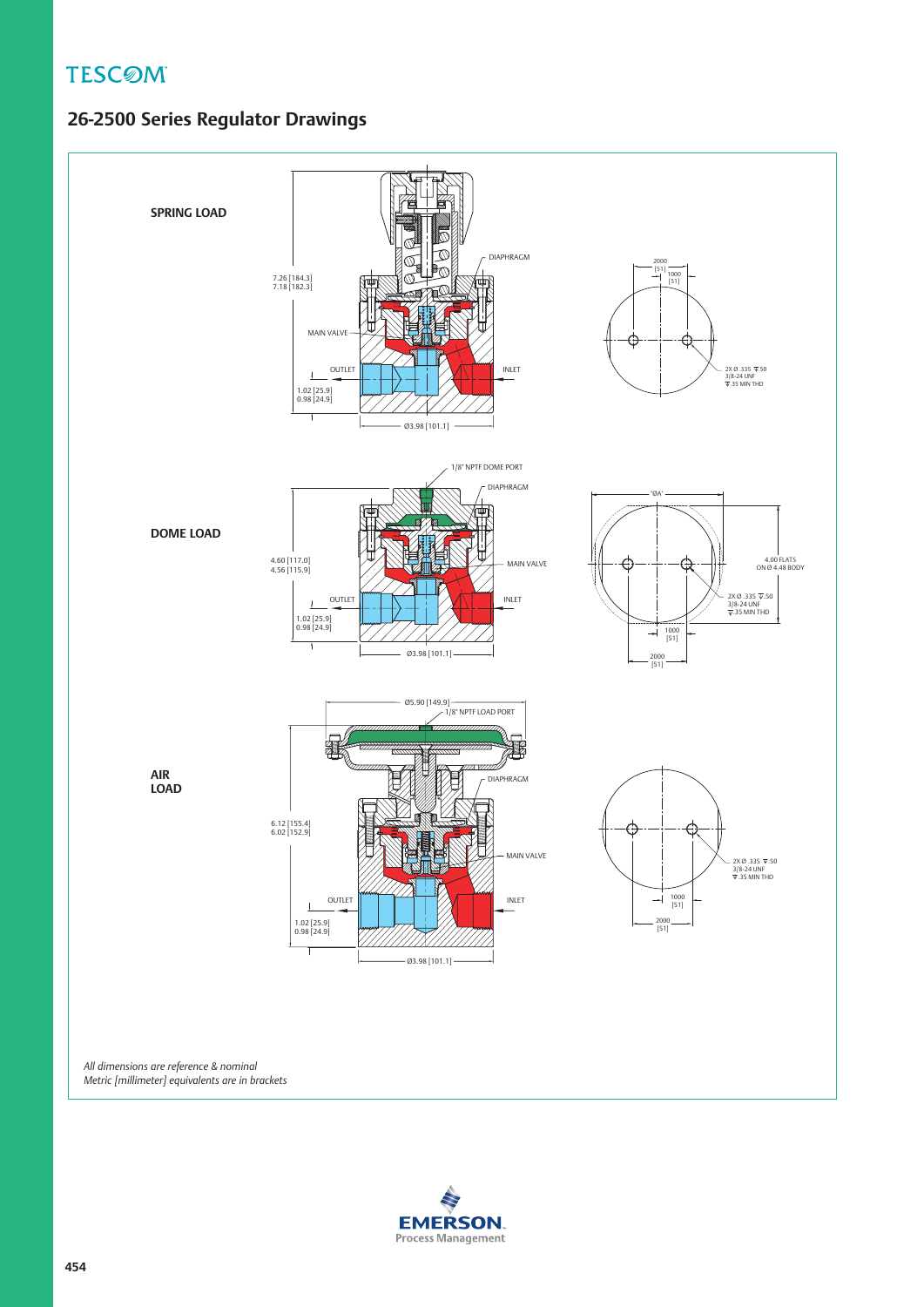# **TESCOM**

## **26-2500 Series Regulator Flow Charts**

*For more information on how to read flow curves, please refer to the Flow Curves and Calculations document (debul2007x012) in the TESCOM catalog or on www.tescom.com.*